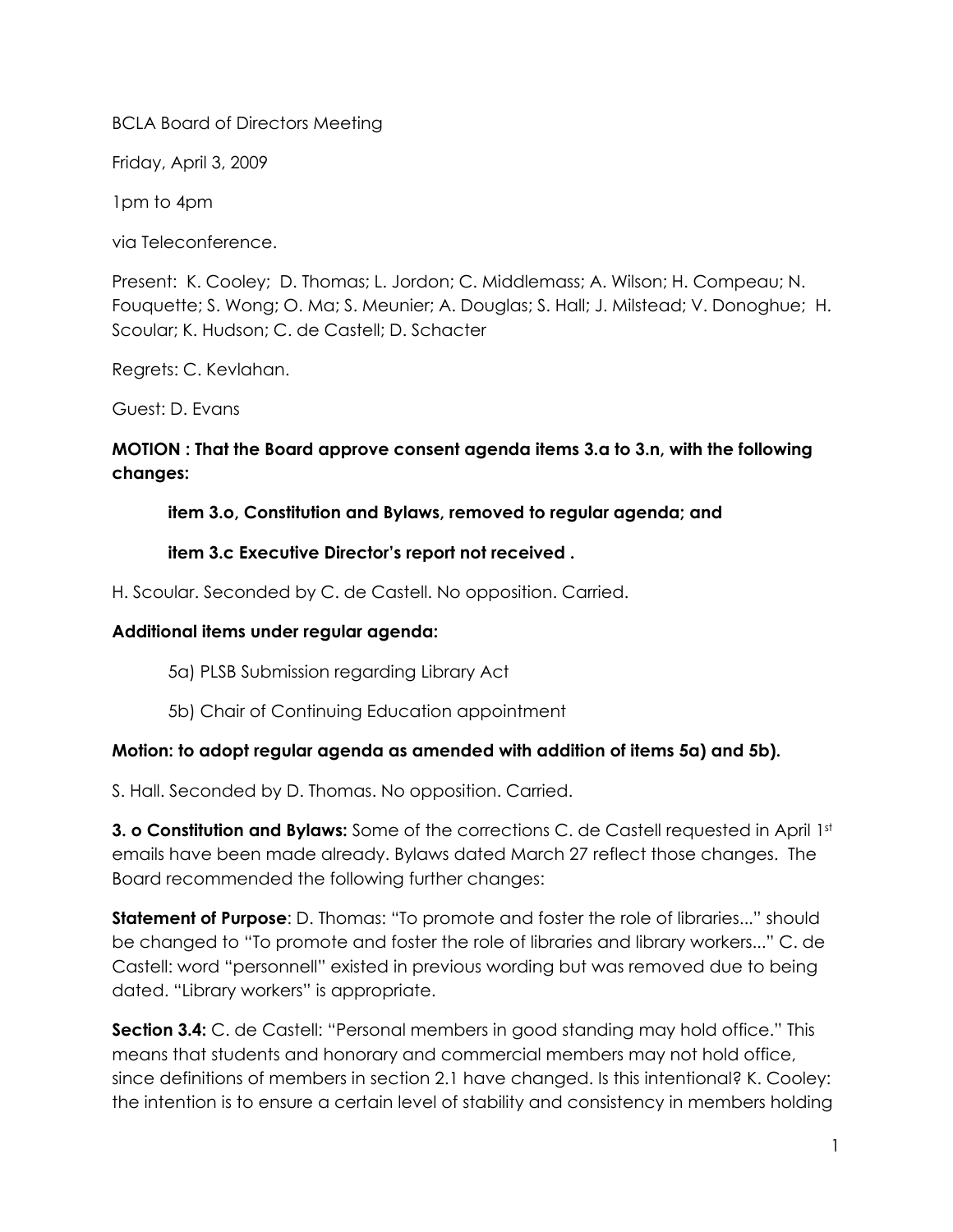office. C. de Castell: this makes sense, just want clarification that this is intentional. L. Jordon: Yes, it is.

**Section 3.8 and 15.7d:** wording referring to "goals, objectives and reasons," should be changed to "purposes of the Association."

**Section 7.3**: D. Thomas: two sections numbered 7.2 and two sections numbered 7.3 exist!

1st of 2 sections 7.3: D. Thomas: The President should be required to be ex-officio on every committee. L. Jordon: there are logistical problems with that suggestion. The Executive Director's role as ex-officio allows the President to be informed of what is going on at committee level.

**Section 7.3:** The wording around Ex-Officio roles should appear in a separate section:

"The President and the Executive Director shall be members ex-officio of every committee of the Association."

The Board recommended creating a separate clause for direction around filing oversight.

**Section 11.4:** D. Thomas: wording refers to "Board Members," but everywhere else refers to "Directors." A. Wilson: This is because of the language describing who the Board is comprised of. The word "Director" refers to specific Board roles. Section 11 refers to everyone on the Board, so "members" is appropriate.

**Section 12.3**: Amend wording to, "Single expenditures up to and including \$1000.00..." and "The Executive Director may authorize individual expenditures up to \$5000.00."

**Section 15.1:** Use of Seal: should be section 16

**Section 15.4:** Wording has been struck out under interest groups: "and other BCLA Committees." Why is that? A. Wilson, L. Jordon, K. Cooley: removing that phrase removes some redundancy – it is assumed that Interest Groups can communicate with one another. The phrasing that is important is the direction to report to the BCLA Board of Directors. A. Wilson: it also appeared that Interest Groups were being singled out as required to liaise with other committees.

**4. a TILMA Report:** D. Thomas: referred Board to full report in *the Browser*. It is uncertain if, although likely that libraries are covered by TILMA. The task force is concerned that there is no mention of us in TILMA or in AIT (Agreement on Internal Trade). Letters requesting clarification have been sent to the government. A. Wilson: what are the recommendations, given that there are two differing opinions offered us regarding TILMA coverage? D. Thomas: we can state our position as wanting exemption; the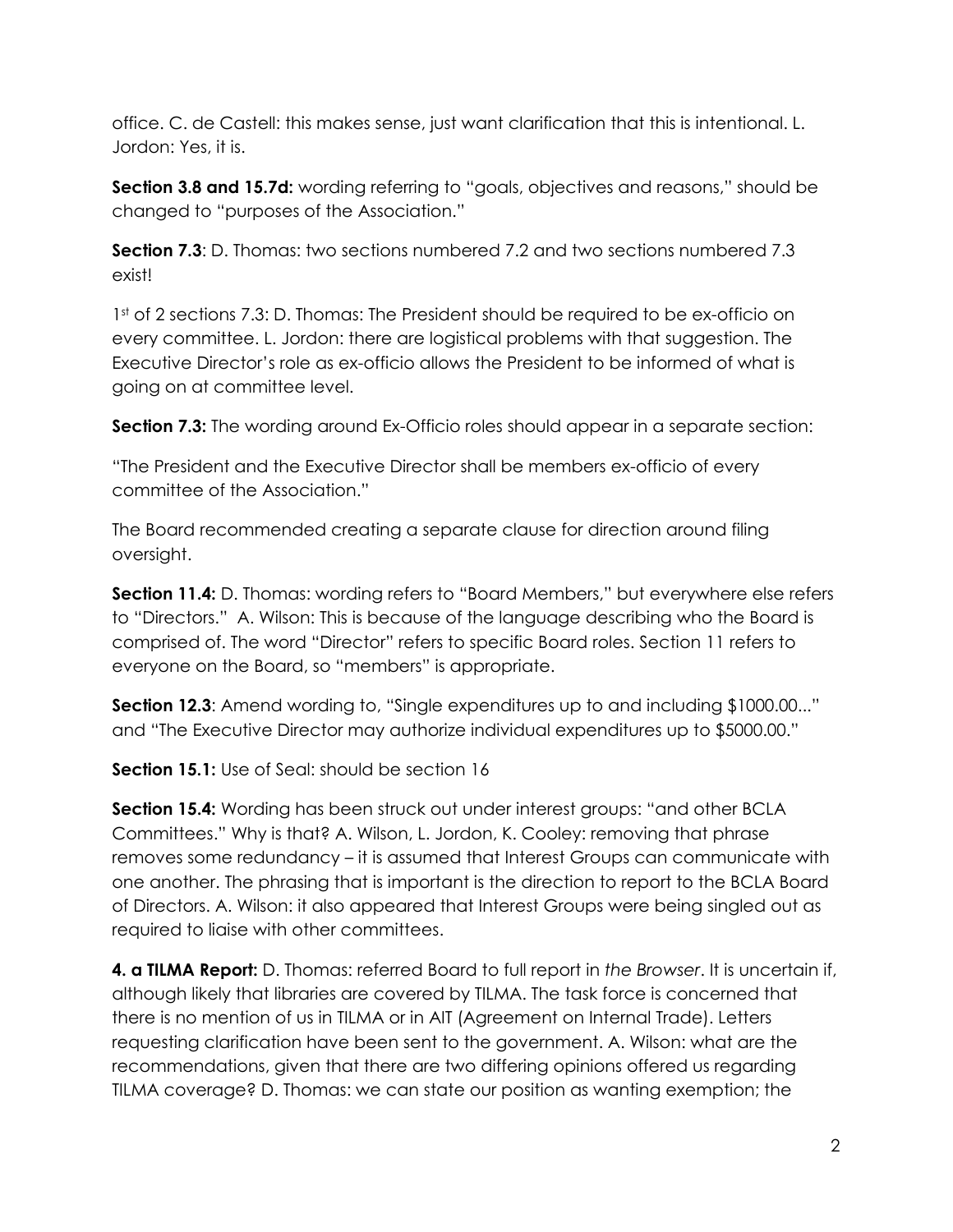better option is to seek assurance from a minister (Ida Chong) about whether libraries are or are not covered. Being lumped in with municipalities makes the library position unclear. Most public library boards and associations are assuming that TILMA is applicable to them, since we have been included, traditionally, under the MASH umbrella.

**4. b Election Act:** D. Evans, FIPA: FIPA came late to the issue of restriction of advertising language in Election Act. The Act is really talking about communication. The BC Elections Act restricts organizations from commenting during elections. Anyone commenting on political issues publicly during the 28 days before an election is an election advertiser, unless they are commenting through a few narrow methods such as letters to the editor in a newspaper. To make any commentary, an organization must be registered as an election advertiser. Groups are concerned and confused; they are unsure what they can and cannot say in public. Previously, any advertising and commentary under \$5000 was ignored; this wording was removed from the Election Act, which effectively chills small voices. Result is that in effect, organizations need a license to speak freely during election campaign periods. FIPA would like to request that BCLA sign on to support the campaign to change this, if it is politically acceptable, and that BCLA make a financial contribution to the campaign if possible. D. Thomas: the Information Policy Committee is trying to craft a resolution around this issue for our AGM.

K. Cooley: what costs are expected around this campaign? D. Evans: the campaign organizer is the biggest expense, websites and printed materials also cost. The campaign budget is open for viewing.

## **Motion: That the BCLA contribute funds (amount to be determined later) to the FIPA Free to Speak campaign to reform the BC Election Act.**

D. Thomas. Seconded by K. Cooley. No Opposition. Carried.

Discussion: S. Hall: stated that she is in favour of contribution, but that BCLA cannot be too lavish; we are facing a difficult year. We could use funds from the Future FOCUS Publication Costs item.

## **Motion: To remove the Future FOCUS Publication Costs line item from the 2009 Budget; and to move those funds into Unallocated Funds.**

S. Hall. Seconded by C. de Castell. No Opposition. Carried.

Discussion: How much should BCLA contribute?

## **Motion: That the BCLA contribute \$1000.00 from Unallocated Funds to the FIPA Free to Speak Campaign.**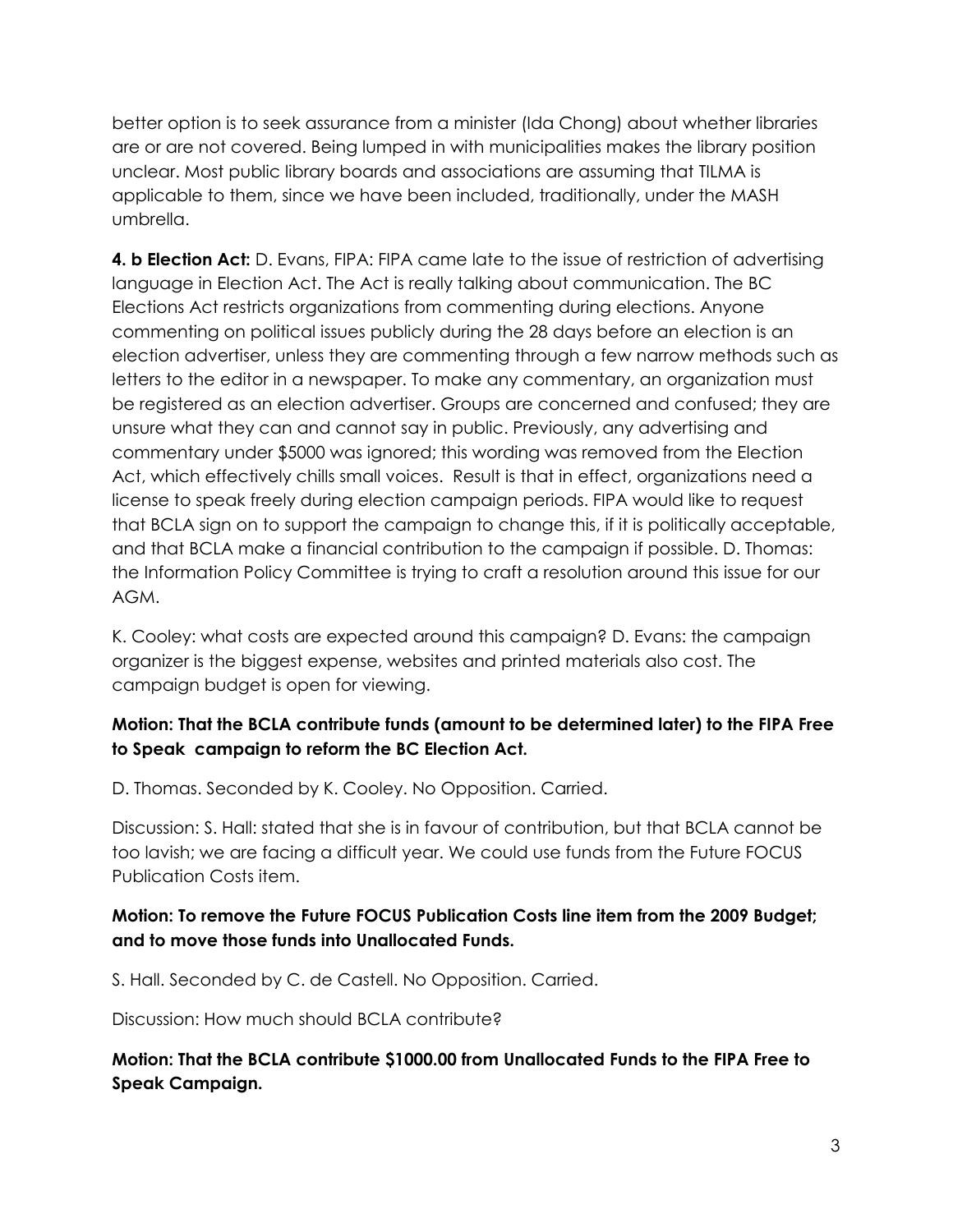S. Hall. Seconded by C. de Castell. No Opposition. Carried.

Discussion: The Lois Bewley Intellectual Freedom Fund was considered as a source of funding for this campaign, with consideration also given to either referring FIPA to apply to the fund, or having the Board forward their request directly. However, the wording from the Fund's Terms of Reference precluded its use for the purpose of supporting the FIPA campaign. D. Thomas indicated that she will revisit this wording with the fund's administrators, as this campaign seems like a good fit for their funding.

**4. c Audited Budget:** S. Hall: the Board reviewed the 2008 budget statement. 2008 finished slightly worse than expected in January 2009; the numbers reflect the true IFLA losses, and 2008 Conference costs were high (venue and related costs were more), although registrations were good. As well, we lost revenue from interest sources. We made more from the Vancouver Foundation than we thought, but that is expected to change for the worse in 2009 and so has been budgeted much more conservatively. We are budgeting overall for a 10% growth in both revenues and expenditures. Recruitment and Executive expenses were higher due to search for new Executive Director, and to having both President and Vice President travelling from Vancouver Island. New office furniture, and multiple years of website costs billed in 2008 were 2 other large and unexpected costs in 2008. 2009's strategic planning must address the Association's financial picture, which is not expected to improve. Next year may be a difficult year; the Board should look for new revenue streams for the Association.

 D. Thomas: Bank costs have increased. Why is that? A. Douglas: the majority of the increase is because of credit card handling costs levied to all organizations and businesses handling credit card transactions.

Explanation of Vancouver Foundation: C. de Castell: We will definitely not be receiving any Vancouver Foundation money this year. In fall 2008, we received a special grant. We have an endowment fund managed by the Vancouver Foundation, from which we usually get annual income. Last year the fund lost money and funds were distributed from past earnings. For 2009, the Foundation will have to draw from capital to disburse funds, as they have distributed all funds from past earning. We were given a choice of taking a 50% distribution from our capital, or not; we chose not, as it would affect future earnings, and because we want to protect our capital. The Association's 2009 budget will not include revenue from any funds from the Vancouver Foundation.

A. Wilson: it would make sense to create a new version of the 2009 budget to account for loss of Vancouver Foundation funding, and to include more solid conference numbers. S. Hall and C. de Castell: we should not change the actual budget, but R. Avigdor may create a projection; the budget lines will show the changes.

**4. d PLSB Submission re: Libraries Act:** L. Jordon: Circulated an earlier version to D. Thomas, D.Schacter, A. Wilson, and K. Cooley, members of the Task group. The Task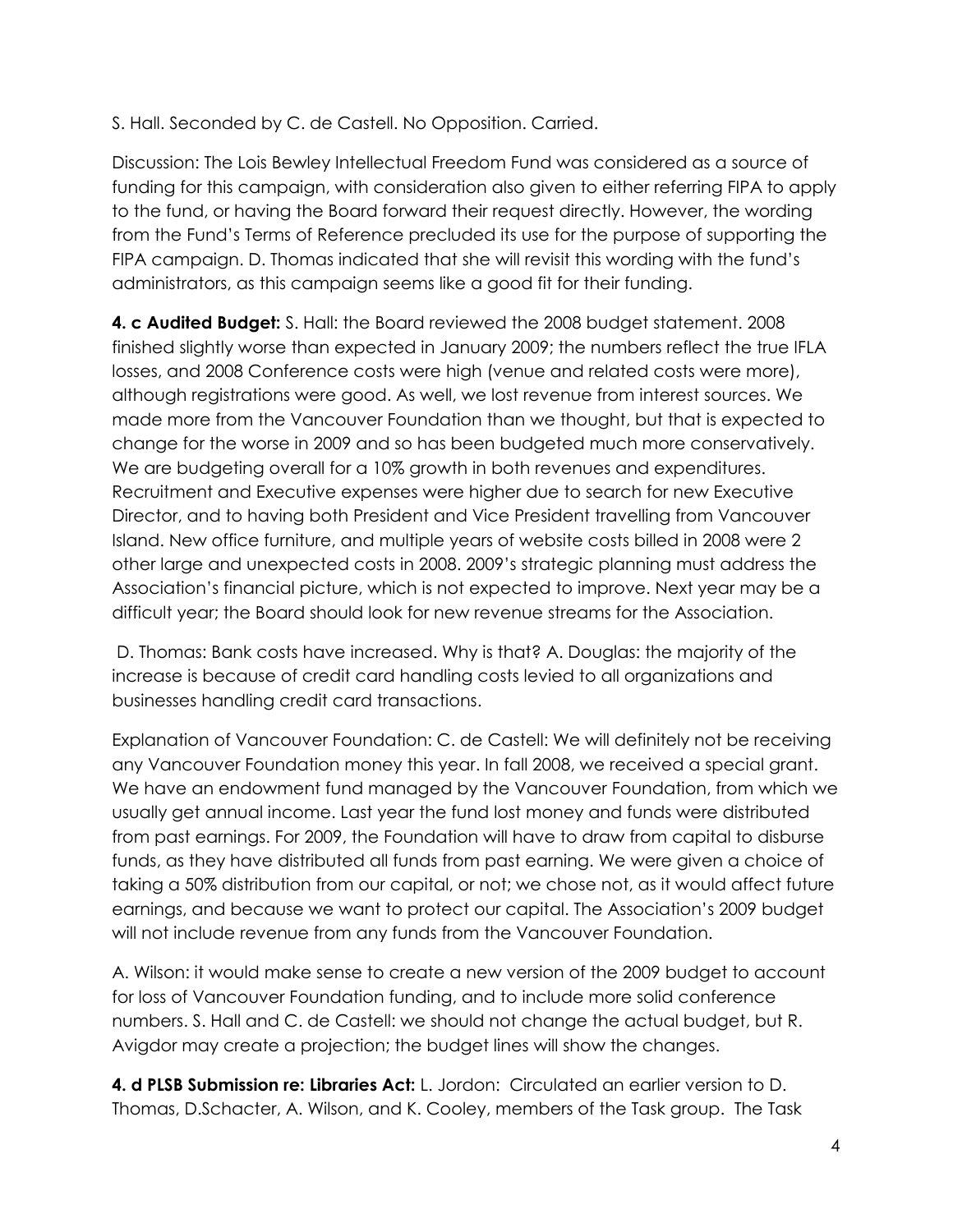Group met with J. Van Dyk, and in this meeting, other suggestions for changes to the submission were made. The submission will go back out to task group members for a final review before it is sent. The submission will be dated as of March 2nd 2009. L. Jordon asked if other Board members besides task group would like to review the document; hearing no response, she will send it to task group members only for review.

## **5. New Business:**

**a) Conference Costs:** A. Wilson: Conference registration is so high that the Conference Planning Committee is concerned about capacity. This is very good news. The exhibits are sold out. Sponsorship and advertising is up from 2008, slightly; in 2008, advertising was \$28,000, and in 2009 it is \$32,000. The projection is soft, but will not be less than provided in the report. In the past, cost control has not been optimal, and accountability has not been expected; C. Middlemass and A. Wilson have only recently seen the information presented here. A. Wilson's expectation is that in future information about projected expenditures and revenue will be made clear in a detailed report to the Board well before conference. A. Wilson would like to see a greater spread between expenses and revenue. The amount spent on food is particularly high; approximately \$110.00 per conference attendee is spent currently, and this year's practise is to waive the day's registration for conference speakers. The Conference manual needs to be updated to reflect current and desired practice; this will be a summer 2009 project.

K. Cooley: Is the food significantly different than in previous years? C. de Castell: prices have increased over the last 4 years. Approximate amounts: 2005: \$37,000; 2006: \$32,000; 2007: \$48,000. 2009's projected expenditure for food is \$73,000. C. de Castell, A. Wilson, and C. Middlemass will meet with Social Events coordinators to reduce food amount, as it has grown to an unmanageable amount given our current financial picture. C. de Castell will report results of that meeting and revised food amount to the Board. D. Thomas: negotiating discount coupons with local restaurants might be worth pursuing for future conferences, to provide a food break to conference attendees while supporting local business.

**5. b CE Chair Appointment:** H. Scoular: H. Scoular is stepping down from the position of Continuing Education Chair. She thanked the Board for their support and said that she has enjoyed her experience as CE Chair. H. Scoular reported that Allison Richardson from Kwantlen University is willing to stand for appointment to the position of CE Chair in her place.

## **Motion: that the Board approve the appointment of A. Richardson to position of CE Chair.**

H. Scoular. Seconded by O. Ma. No Opposition. Carried.